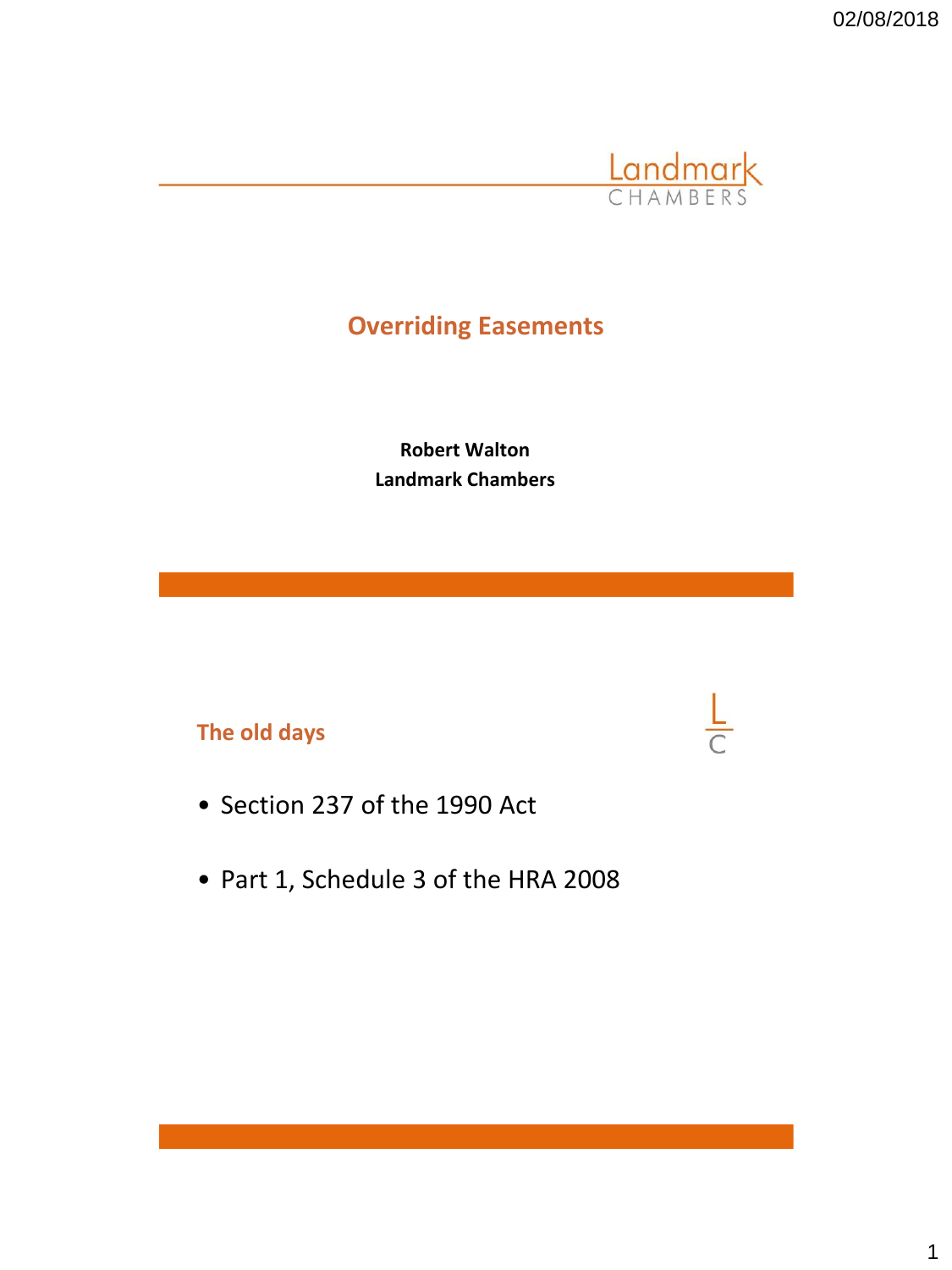#### **Why have the power?**



R v City of London Corp. ex p. Mystery of the Barbers of London (1997) 73 P. & C.R. 59: Dyson J:

The statutory objective which underlies section 237 of the 1990 Act is that, provided that work is done in accordance with planning permission, and subject to payment of compensation, a local authority should be permitted to develop its land in the manner in which it, acting bona fide, considers will best serve the public interest. To that end, it is recognised that a local authority should be permitted to interfere with third party rights. A balance has to be struck between giving local authorities freedom to develop land held for planning purposes, and the need to protect the interests of third parties whose rights are interfered with by local authority development. Section 237(1) is the result of the balancing exercise … [cont.]

#### **Successors in title**

- **Dyson J**: I do not have to consider in this case whether, as a matter of construction, there are any, and if so what, limits to the application of section 237(1) to those who derive title under the acquiring or appropriating local authority. My provisional view is that, in order to attract the immunity conferred by the subsection, the work done (whether by the local authority or the person deriving title under it) must be related in some way to the planning purposes for which the land was acquired. That would explain why, even in cases where the work is done by a person deriving title under a local authority, Parliament has decided that the local authority should have a contingent liability to pay compensation.
- See also *Midtown Ltd v City of London* [2005] EWHC 33 (Ch).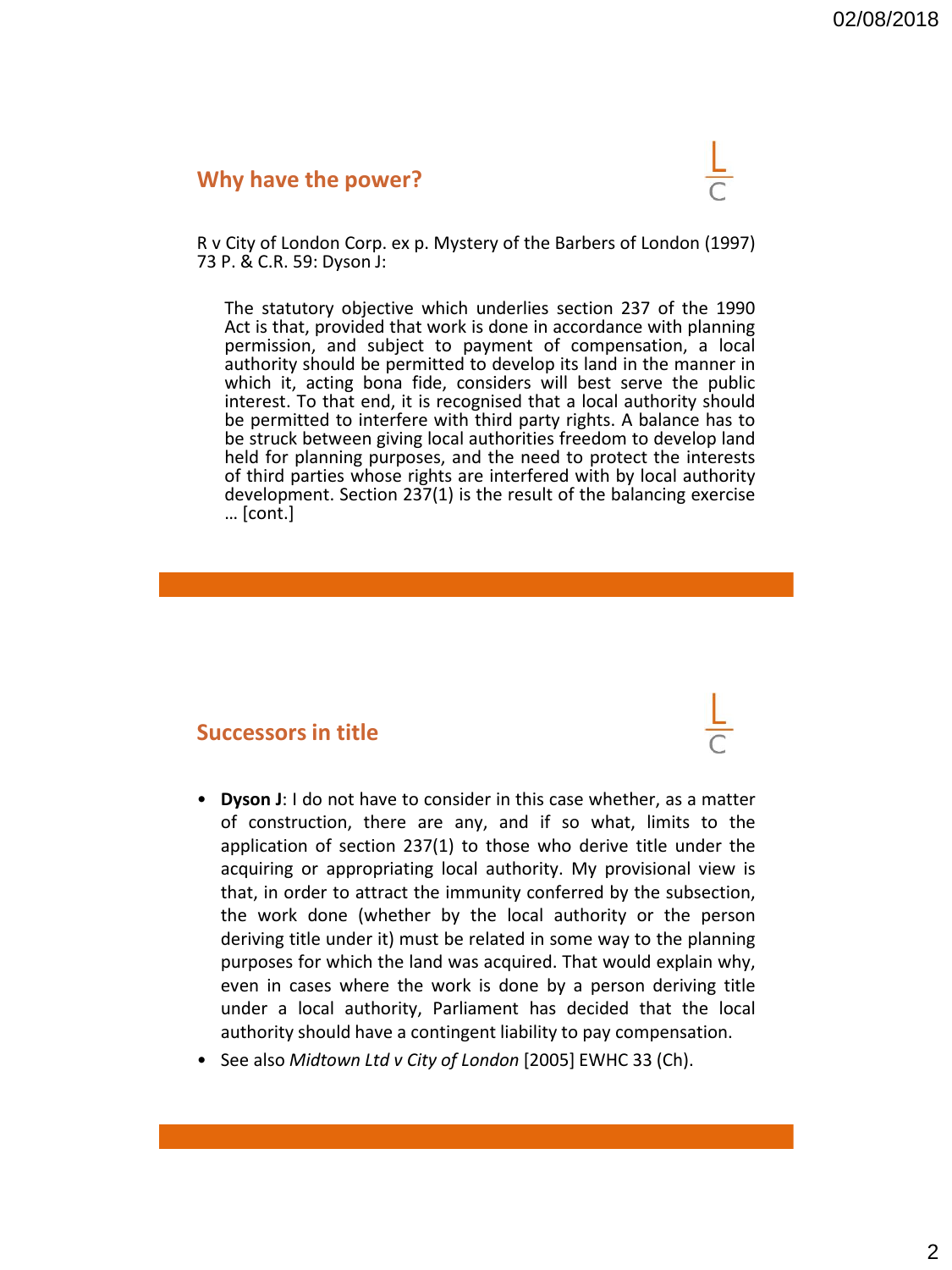# **The new provisions**

- Sections 203 205 of the Housing & Planning Act 2016.
- As amended by section 37 of the NPA 2017
- Section 37 came into force on 19<sup>th</sup> July 2017
- Clear that Parliament did not intend a radical overhaul of previous system.

# **HPA section 203(1)**

(1) A person may carry out **building or maintenance work** to which this subsection applies even if it involves—

(a) interfering with a relevant right or interest, or

(b) breaching a restriction as to the user of land arising by virtue of a contract.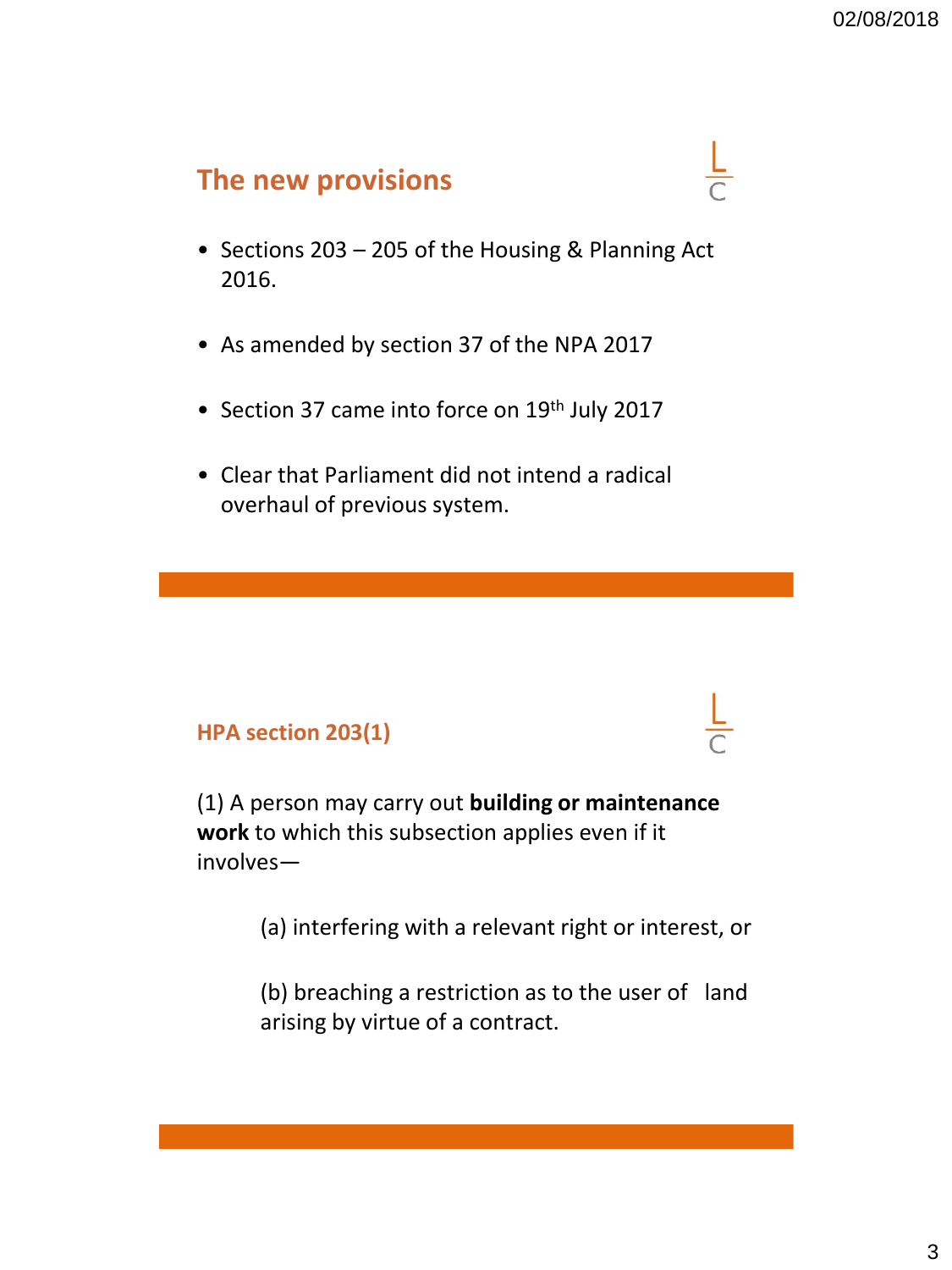### **HPA s.203(2)**



(2) Subsection (1) applies to **building or maintenance work** where—

(a) there is planning consent for the building or maintenance work,

(b) the work is carried out on land that has at any time on or after the relevant day —

(i) become vested in or acquired by a specified authority or a specified company acting on behalf of a specified authority, or

(ii) been appropriated by a local authority for planning purposes as defined by section 246(1) of the Town and Country Planning Act 1990,

(c) the authority could acquire the land compulsorily for the purposes of the building or maintenance work, and

(d) the building or maintenance work is for purposes related to the purposes for which the land was vested, acquired or appropriated as mentioned in paragraph (b).

### **HPA s.203(4)**

A person may **use** land in a case to which this subsection applies even if the use involves—

(a) interfering with a relevant right or interest, or

(b) breaching a restriction as to the user of land arising by virtue of a contract.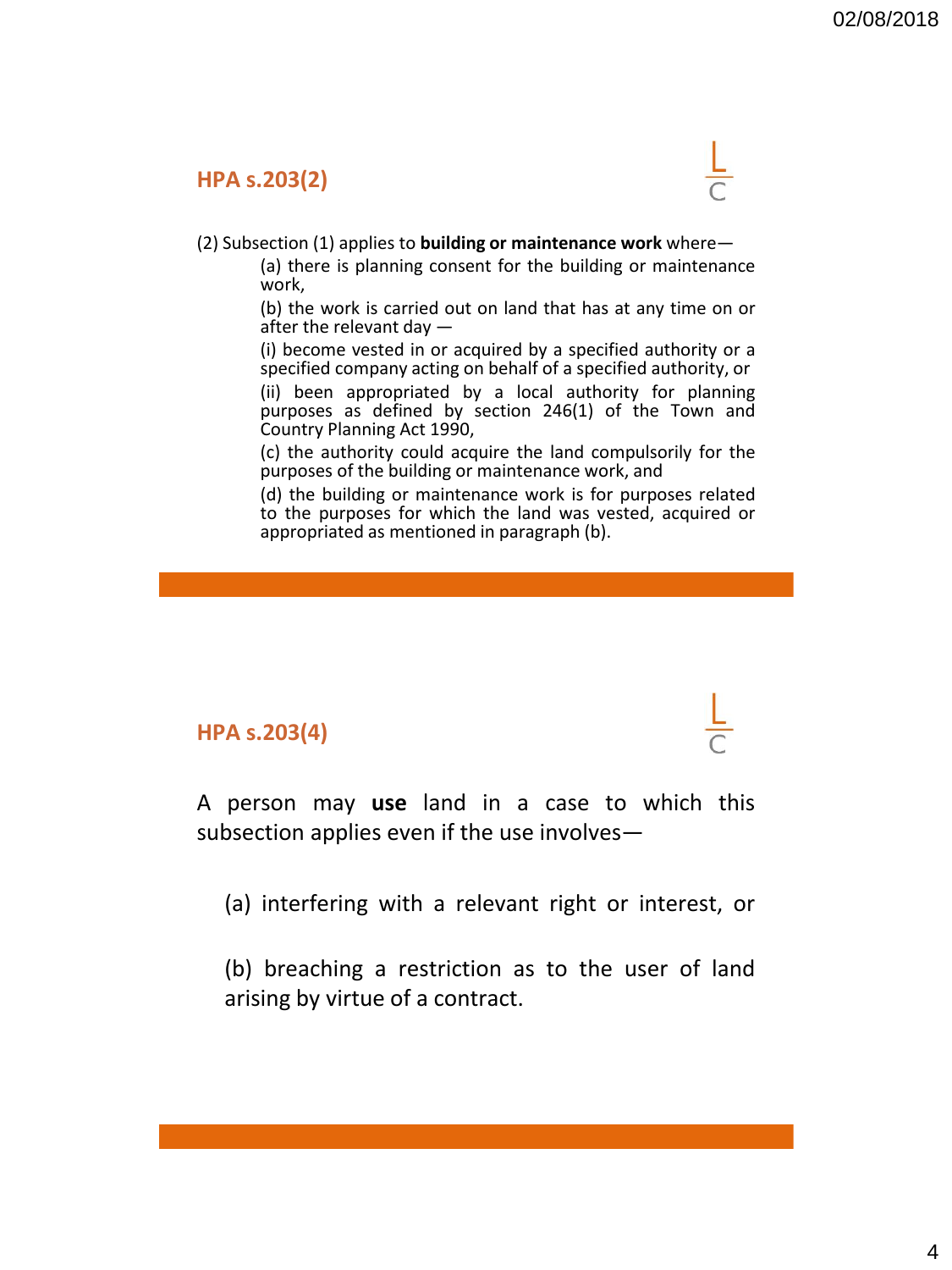### **s.203(5)**



#### Subsection (4) applies to the **use of land** in a case where—

(a) there is planning consent for that use of the land,

(b) the land has at any time on or after the relevant day  $-$ 

(i) become vested in or acquired by a specified

authority or a specified company acting on behalf of a specified authority , or

(ii) been appropriated by a local authority for planning purposes as defined by section 246(1) of the Town and Country Planning Act 1990,

(c) the authority could acquire the land compulsorily for the purposes of erecting or constructing any building, or carrying out any works, for that use, and

(d) the use is for purposes related to the purposes for which the land was vested, acquired or appropriated as mentioned in paragraph (b).

# **Other qualifying land**

- Analagous provisions relate to "other qualifying land" see s.203(3) and (6)
- Other qualifying land is defined in s.205:

"*other qualifying land"* means land in England and Wales that has at any time before 13 July 2016 been— …

(f) vested in or acquired by the Homes and Communities Agency, apart from land the freehold interest in which was disposed of by the Agency before 12 April 2015;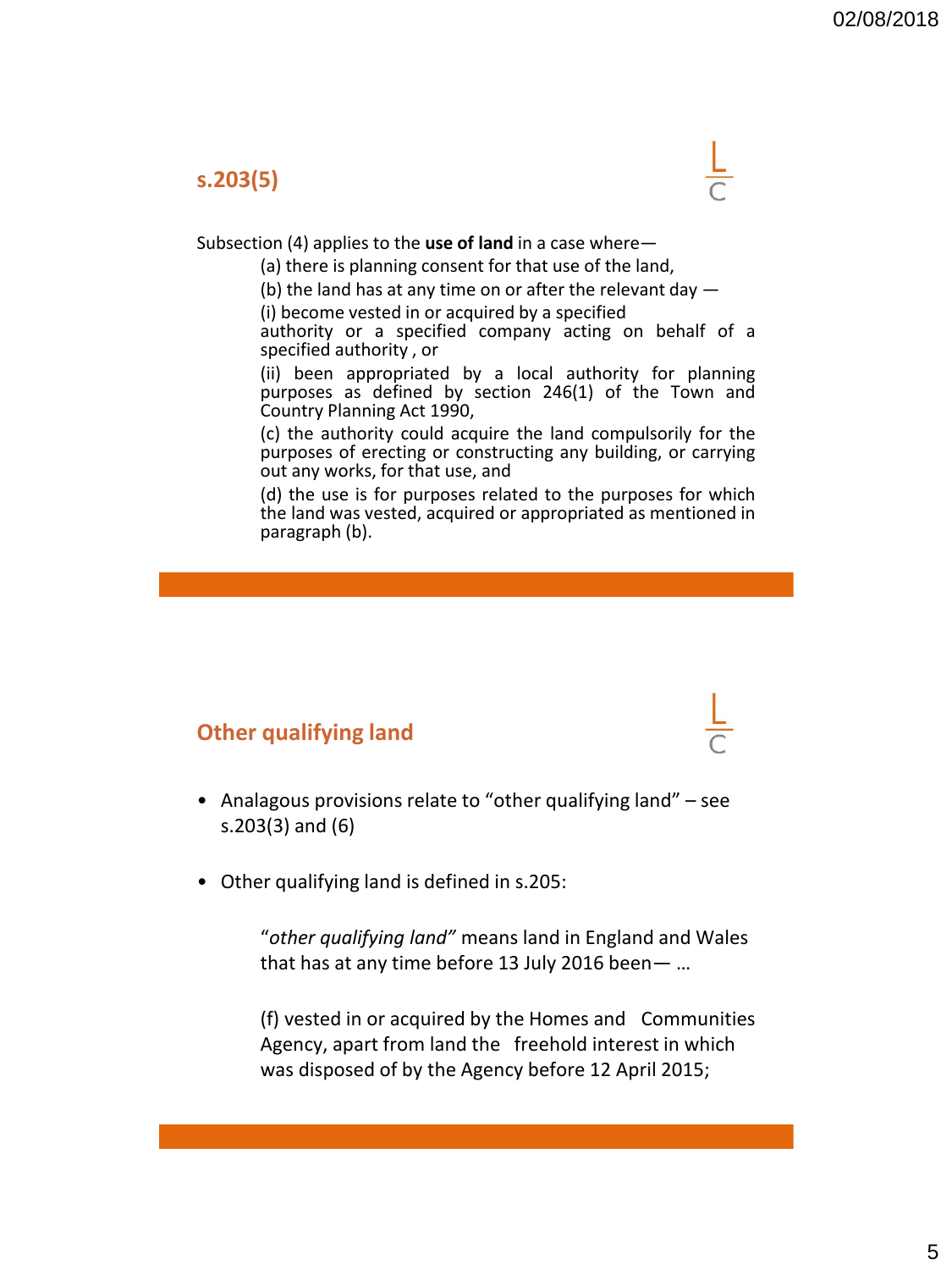### **Other qualifying land**



Subsection (1) also applies to building or maintenance work where—

(a) there is planning consent for the building or maintenance work,

(b) the work is carried out on other qualifying land,

(c) the qualifying authority in relation to the land could acquire the land compulsorily for the purposes of the building or maintenance work, and

(d) the building or maintenance work is for purposes related to the purposes for which the land was vested in, or acquired or appropriated by, the qualifying authority in relation to the land.

# **Key definitions**

- 
- *"building or maintenance work"* means the erection, construction, carrying out or maintenance of any building or work;
- *relevant right or interest"* means any easement, liberty, privilege, right or advantage annexed to land and adversely affecting other land (including any natural right to support);
- *specified authority"* means—(a) a Minister of the Crown or the Welsh Ministers or a government department,
- (b) a local authority as defined by section 7 of the Acquisition of Land Act 1981,
- (c) a body established by or under an Act,
- (d) a body established by or under an Act or Measure of the National Assembly for Wales, or
- (e) a statutory undertaker;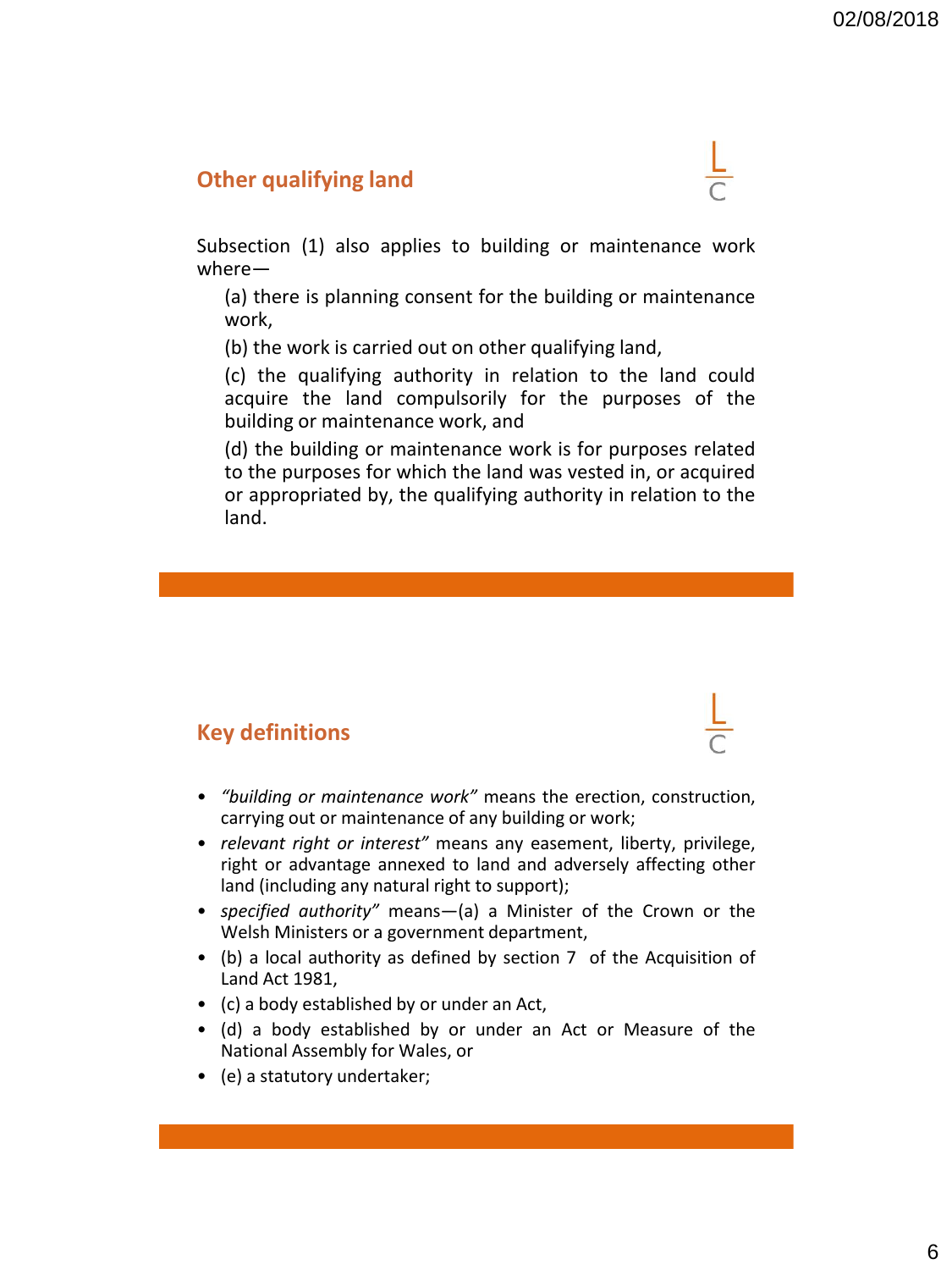

- Specified company" means:
	- a) a company or body through which the Greater London Authority exercises functions in relation to housing or regeneration, or
	- b) a company or body through which Transport for London exercises any of its functions.

• *"relevant day"* means—(a) in relation to a specified company which is a company or body through which Transport for London exercises any of its functions, 19th July 2017, and (b) in all other cases, 13 July 2016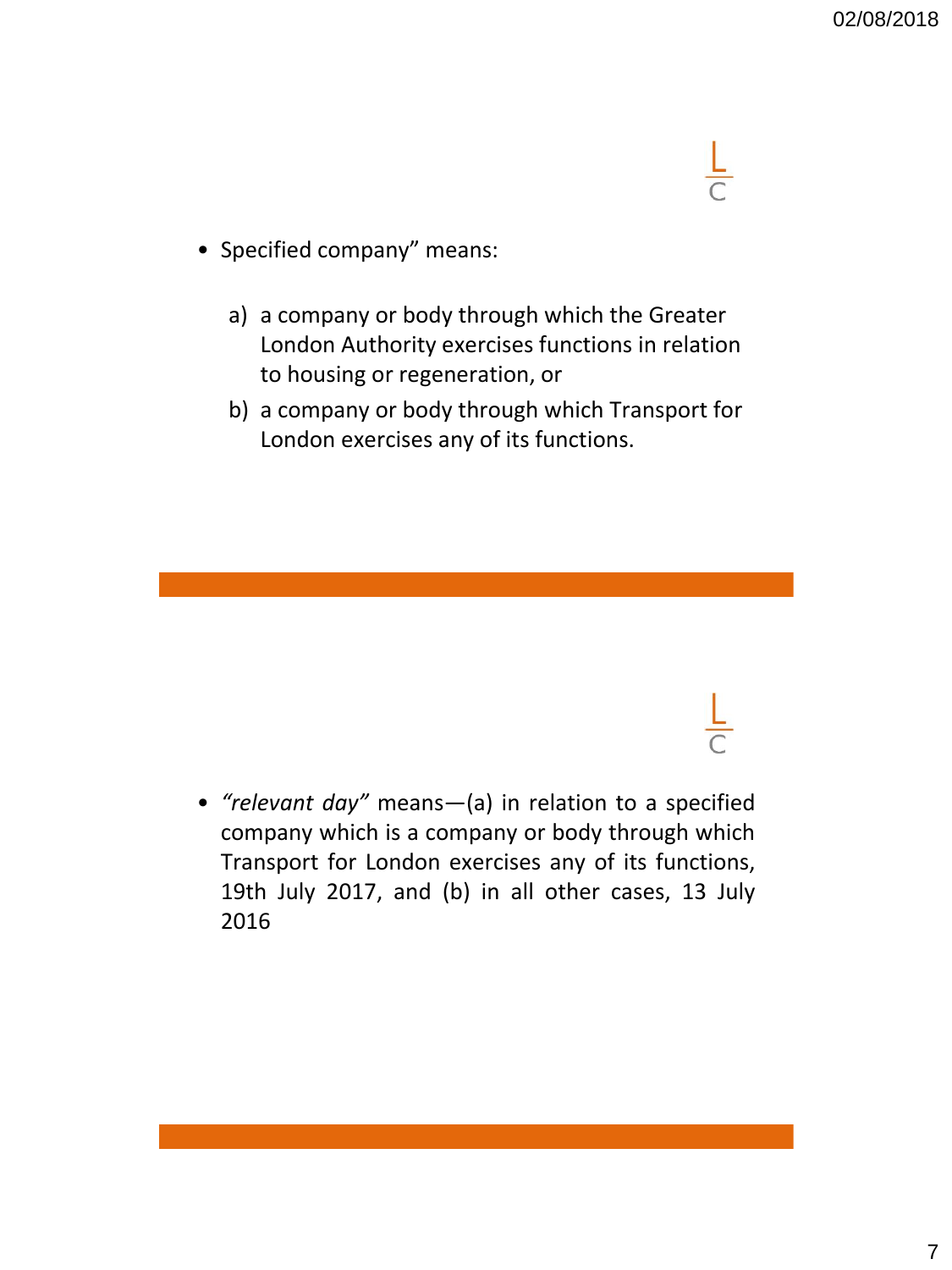### **In simple terms …**



- The land has become vested in or has been acquired by a specified authority on or the relevant day or the land is 'other qualifying land';
- There is planning consent for the building or maintenance work or use;
- The authority could acquire the land compulsorily for the purposes of building or maintenance work or for the purposes of erecting or constructing a building or carrying out any works, or for the use.
- The building or maintenance works or use is for purposes related to the purposes for which the land was vested in or acquired by the authority.

# **Protected Rights: s.203(9)**

• Nothing in this section authorises an interference with—

(a) a right of way on, under or over land that is a protected right, or

(b) a right of laying down, erecting, continuing or maintaining apparatus on, under or over land if it is a protected right.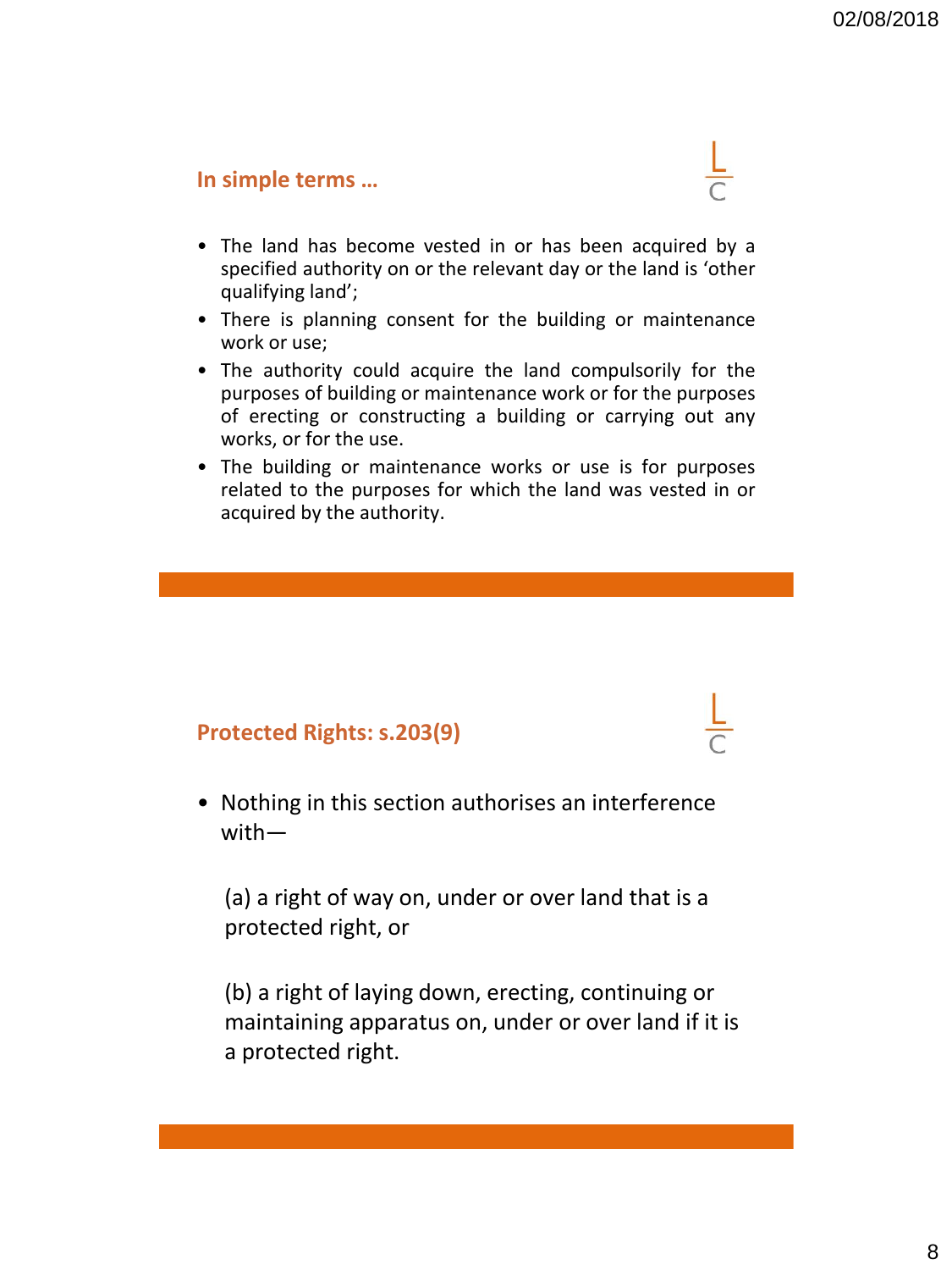# **Protected Rights**



• *"protected right"* means

(a) a right vested in, or belonging to, a statutory undertaker for the purpose of carrying on its statutory undertaking, or

(b) a right conferred by, or in accordance with, the electronic communications code on the operator of an electronic communications code network (and expressions used in this paragraph have the meaning given by paragraph 1(1) of Schedule 17 to the Communications Act 2003);

# **The National Trust: s.203(10)**

(10) Nothing in this section authorises—

(a) an interference with a relevant right or interest annexed to land belonging to the National Trust which is held by the National Trust inalienably, or

(b) a breach of a restriction as to the user of land which does not belong to the National Trust—

(i) arising by virtue of a contract to which the National Trust is a party, or

(ii) benefiting land which does belong to the National Trust.